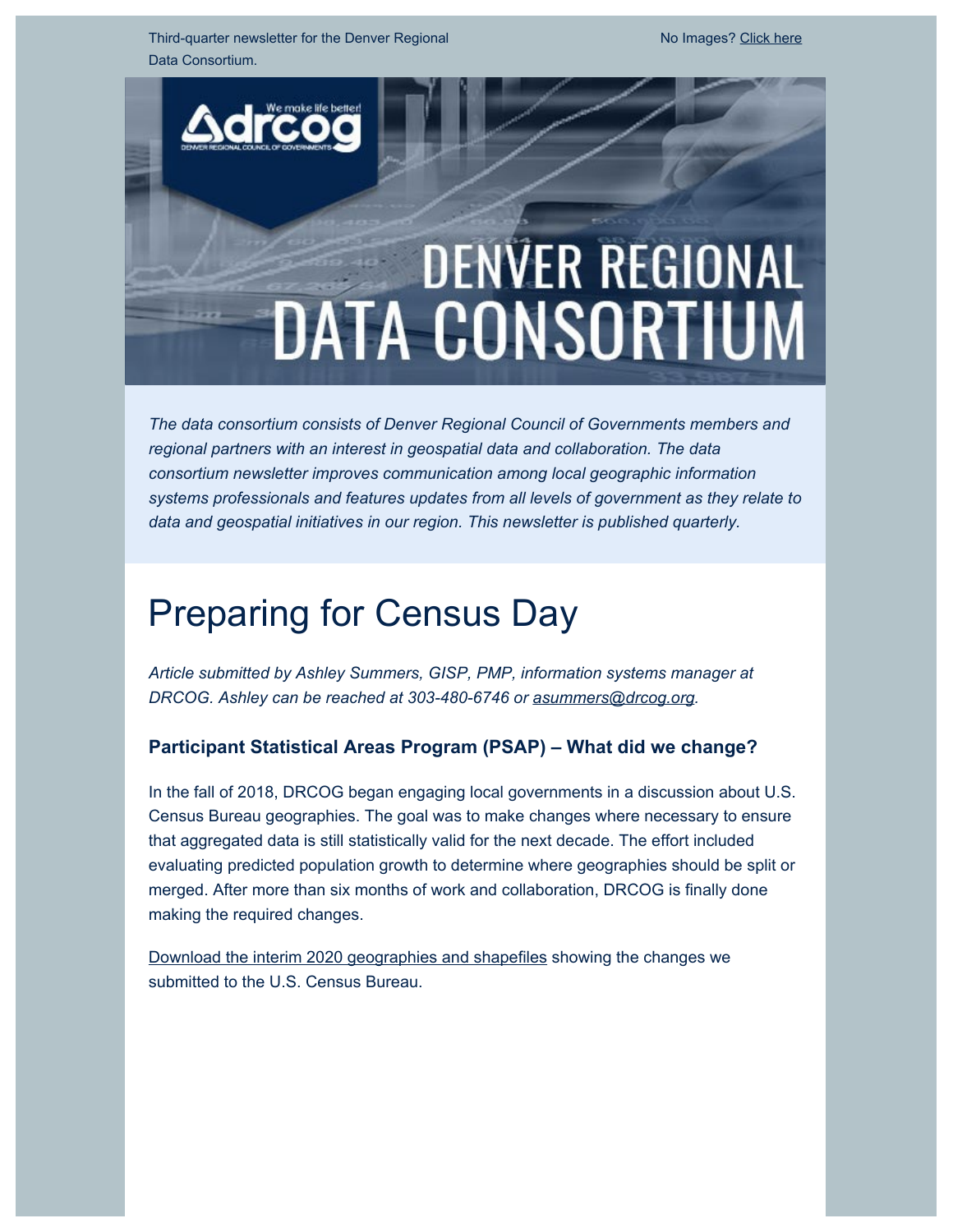

### NEW SPECIAL USE TRACTS

JEFFERSON: park/reserve - South Table Mountain and Rocky Flats ARAPAHOE: park/water feature - Cherry Creek Reservoir and Park

ADAMS: two employment centers ARAPAHOE: two employment centers DENVER: seven parks, three employment centers

#### **Participate in the New Construction Program**

To date, local governments have been asked to participate in several programs to help the U.S. Census Bureau prepare for the 2020 census:

- the Boundary and Annexation Survey (to ensure jurisdiction boundaries are correct)
- the Local Update of Census Addresses (to ensure a census survey arrives at every house)
- the Participant Statistical Areas Program (to ensure data gets aggregated and reported properly)

The Local Update of Census Addresses operation ended in 2018, but Census Day is not until April 1, 2020. There may be new construction in the interim. To ensure the new addresses receive a census survey, local jurisdictions are invited to participate in the [New](https://drcog.createsend1.com/t/d-l-pkddihl-l-j/) [Construction Program.](https://drcog.createsend1.com/t/d-l-pkddihl-l-j/) [Read more](https://drcog.createsend1.com/t/d-l-pkddihl-l-t/).

#### **Learn how to reach hard-to-count areas**

Check out a U.S. Census Bureau [webinar on the Response Outreach Area Mapper.](https://drcog.createsend1.com/t/d-l-pkddihl-l-i/)

Read the [Every Person Counts In Colorado Act](https://drcog.createsend1.com/t/d-l-pkddihl-l-d/).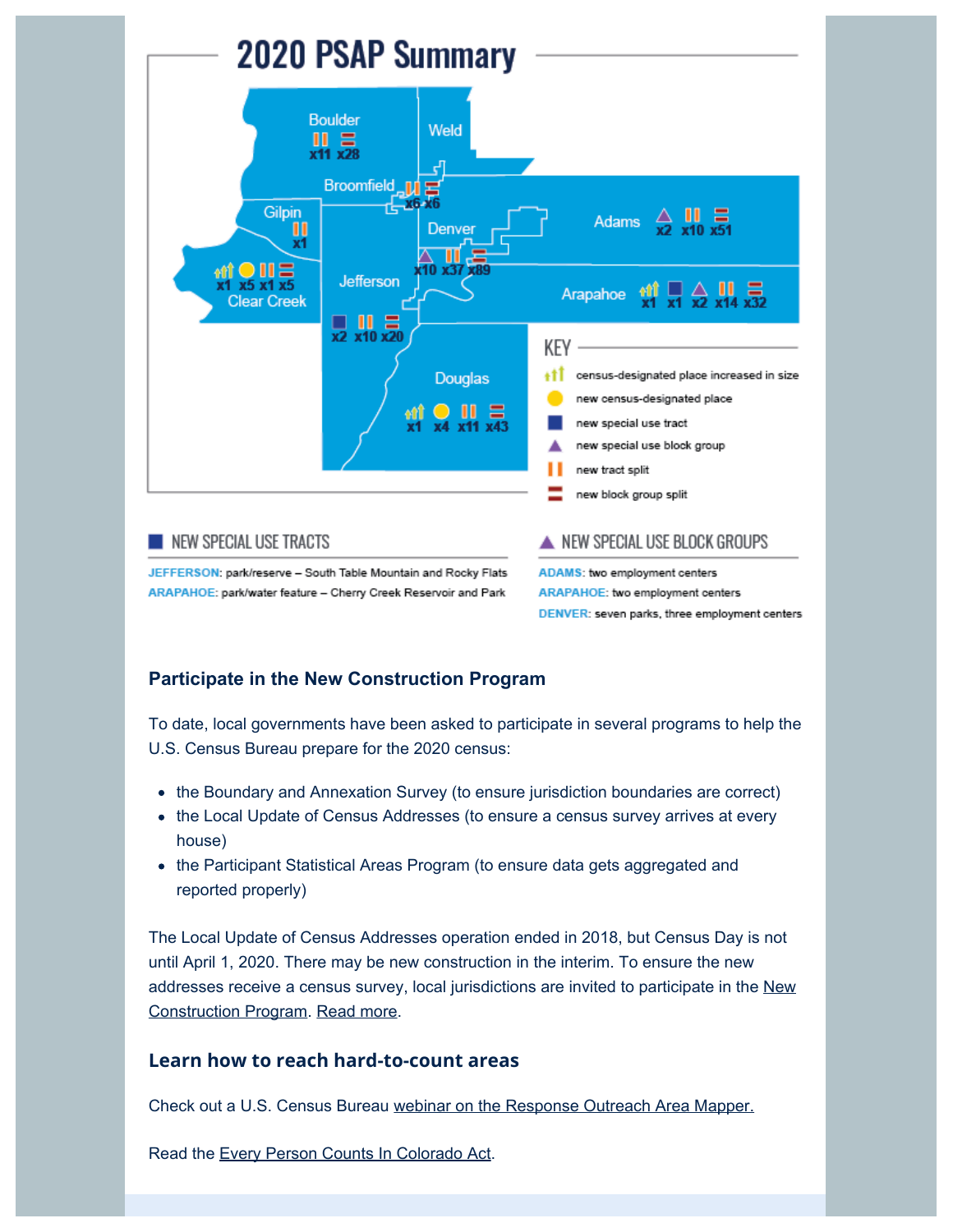## 2022 Colorado State Plane Coordinate System

*Article submitted by Ashley Summers, GISP, PMP, information systems manager at DRCOG. Ashley can be reached at 303-480-6746 or [asummers@drcog.org](mailto:asummers@drcog.org).*

The National Geodetic Survey will release new datums in 2022 that will improve positional accuracy for mapping. As part of this effort, the National Geodetic Survey will create new projection options for each state. [Read more about its effort](https://drcog.createsend1.com/t/d-l-pkddihl-l-h/).

The Colorado National Geodetic Survey coordinator recently invited feedback on the State Plane Coordinate System options that will be offered for our state. Colorado will officially submit its plan to the National Geodetic Survey in August.

The Colorado National Geodetic Survey Coordinator will be available at DRCOG's July Denver Regional Data Consortium meeting to discuss next steps.

### DRCOG 2018 data acquisition updates

*Article submitted by Ashley Summers, GISP, PMP, information systems manager at DRCOG. Ashley can be reached at 303-480-6746 or asummers@drcog.org.*

#### **Regional Planimetric Data Project 2018**

Since 2014, DRCOG has facilitated a planimetric data capture immediately following the completion of an imagery project. The 2018 iteration began in February. Deliveries will occur throughout the year, with project completion expected in early 2020.

Project deliverables – except for some premium attribution reserved for funding partners – will be free for public download on **DRCOG's Regional Data Catalog**. To learn more, view our [project kick-off presentation,](https://drcog.createsend1.com/t/d-l-pkddihl-l-u/) read about [2018 project specifics](https://drcog.createsend1.com/t/d-l-pkddihl-l-o/) and [visit our webpage.](https://drcog.createsend1.com/t/d-l-pkddihl-l-m/)

### **Land Use Land Cover pilot project 2018**

DRCOG, in partnership with the **Babbitt Center for Land and Water Policy**, the [Conservation Innovation Center](https://drcog.createsend1.com/t/d-l-pkddihl-l-q/) and several local experts have just finished a pilot project to generate land use land cover data for a portion of the region. Louis Keddell from the Conservation Innovation Center will speak about the project at the upcoming July data consortium meeting. Please join us to learn more about next steps.

Download the data here: [DRCOG Land Use/Land Cover Data](https://drcog.createsend1.com/t/d-l-pkddihl-l-a/)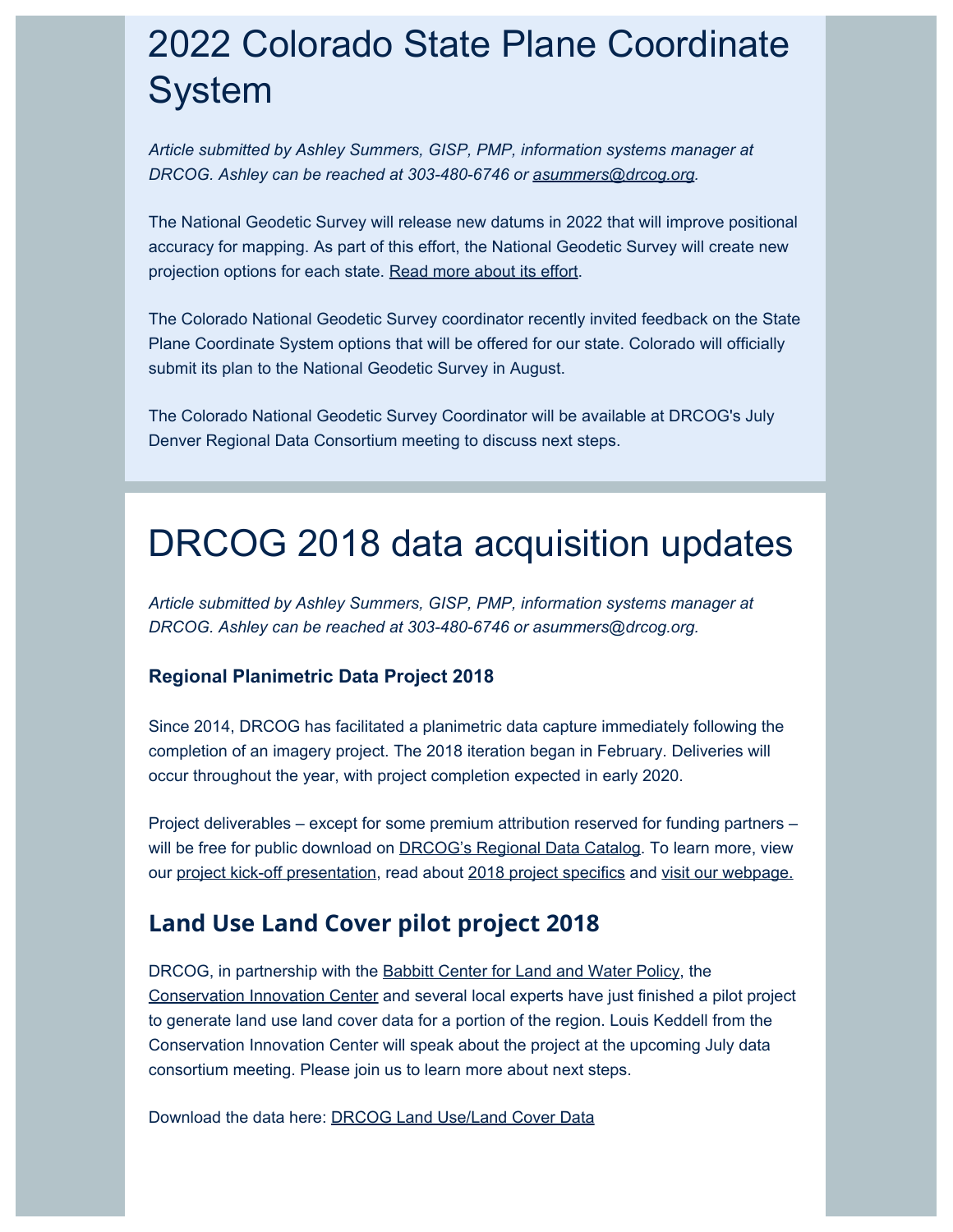

Thank you to volunteers from Aurora, Commerce City, Denver, Five Points Geoplanning, Littleton and the Governor's Office of Information Technology for performing quality control on the initial classification results.

Read more about the [project](https://drcog.createsend1.com/t/d-l-pkddihl-l-z/) and visit our [webpage](https://drcog.createsend1.com/t/d-l-pkddihl-l-v/).

### DRCOG 2020 data acquisition updates

*Article submitted by Ashley Summers, GISP, PMP, information systems manager at DRCOG. Ashley can be reached at 303-480-6746 or [asummers@drcog.org](mailto:asummers@drcog.org).*

#### **Denver Regional Aerial Photography Project 2020**

DRCOG is planning for our next imagery project, which is scheduled to collect data in the spring of 2020. Potential participants have received quotes and will be asked to commit to the projects once their budgets are final this fall. If you have not received a quote for participation and want one, please reach out to Ashley Summers at [asummers@drcog.org.](mailto:asummers@drcog.org)

Read more about our [imagery projects](https://drcog.createsend1.com/t/d-l-pkddihl-l-e/) on our [website.](https://drcog.createsend1.com/t/d-l-pkddihl-l-s/)

#### **Regional Lidar Project 2020**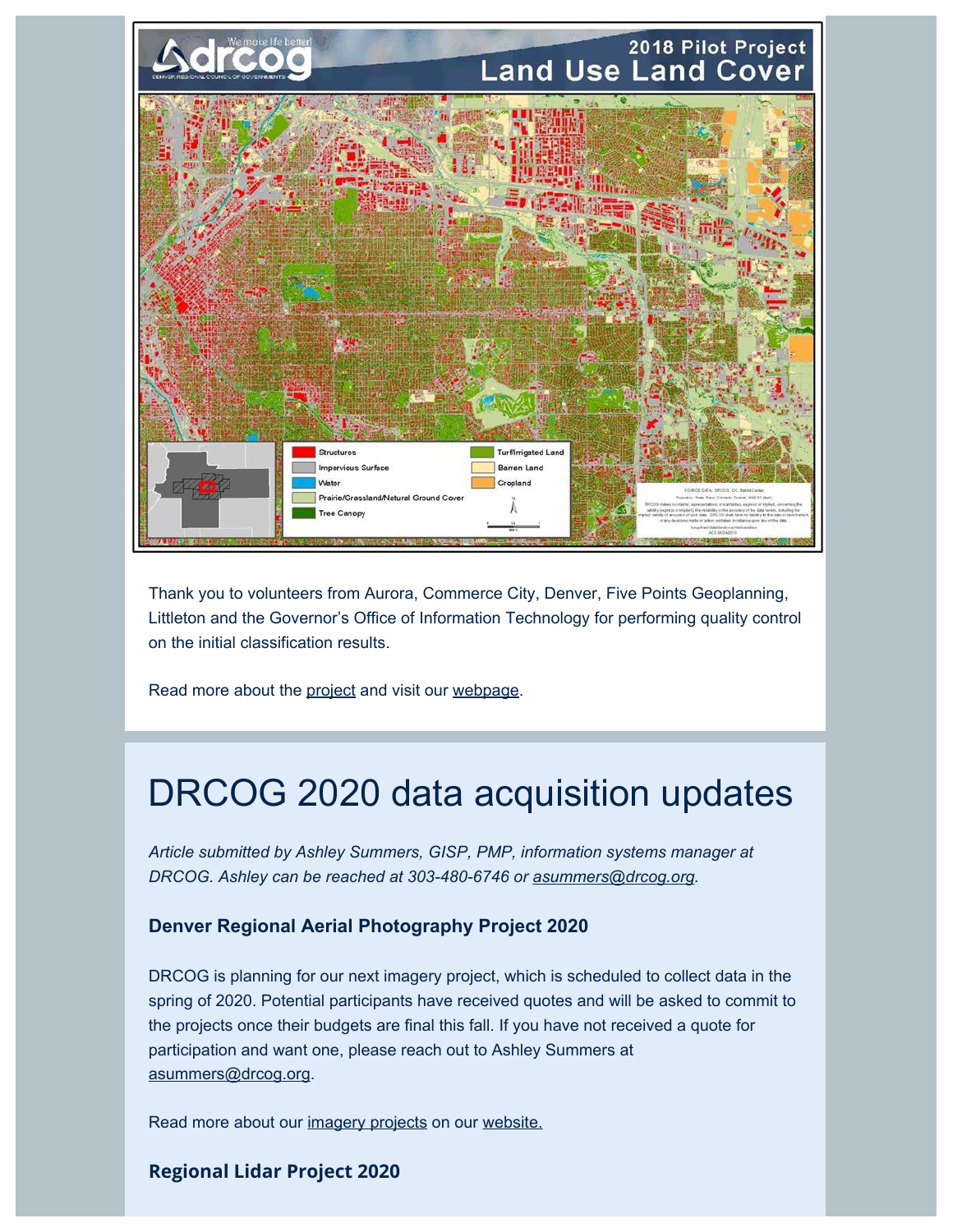**Lidar data in the metro area was last captured in 2013. DRCOG is facilitating a project to update this data in 2020 on behalf of local partners. Due to the expense of this project, we are unable to find it entirely with local government funds. We'll be applying for a U.S. Geological Survey Broad Agency Announcement grant and are looking for additional contributors from the public and private sectors. Below is a map that shows where we currently lack the funding for an update.**



If you want to contribute to this effort, please reach out to Ashley Summers at [asummers@drcog.org.](mailto:asummers@drcog.org) For more information on the project, visit the [Regional Lidar](https://drcog.createsend1.com/t/d-l-pkddihl-l-g/) [Project webpage.](https://drcog.createsend1.com/t/d-l-pkddihl-l-g/)

### DRCOG data briefs

DRCOG staff are beginning to publish a series of data briefs to support decision-making in the region. View the first one about household growth and housing demand [here](https://drcog.createsend1.com/t/d-l-pkddihl-l-w/) and find future briefs on our [website.](https://drcog.createsend1.com/t/d-l-pkddihl-l-yd/)



# Upcoming events